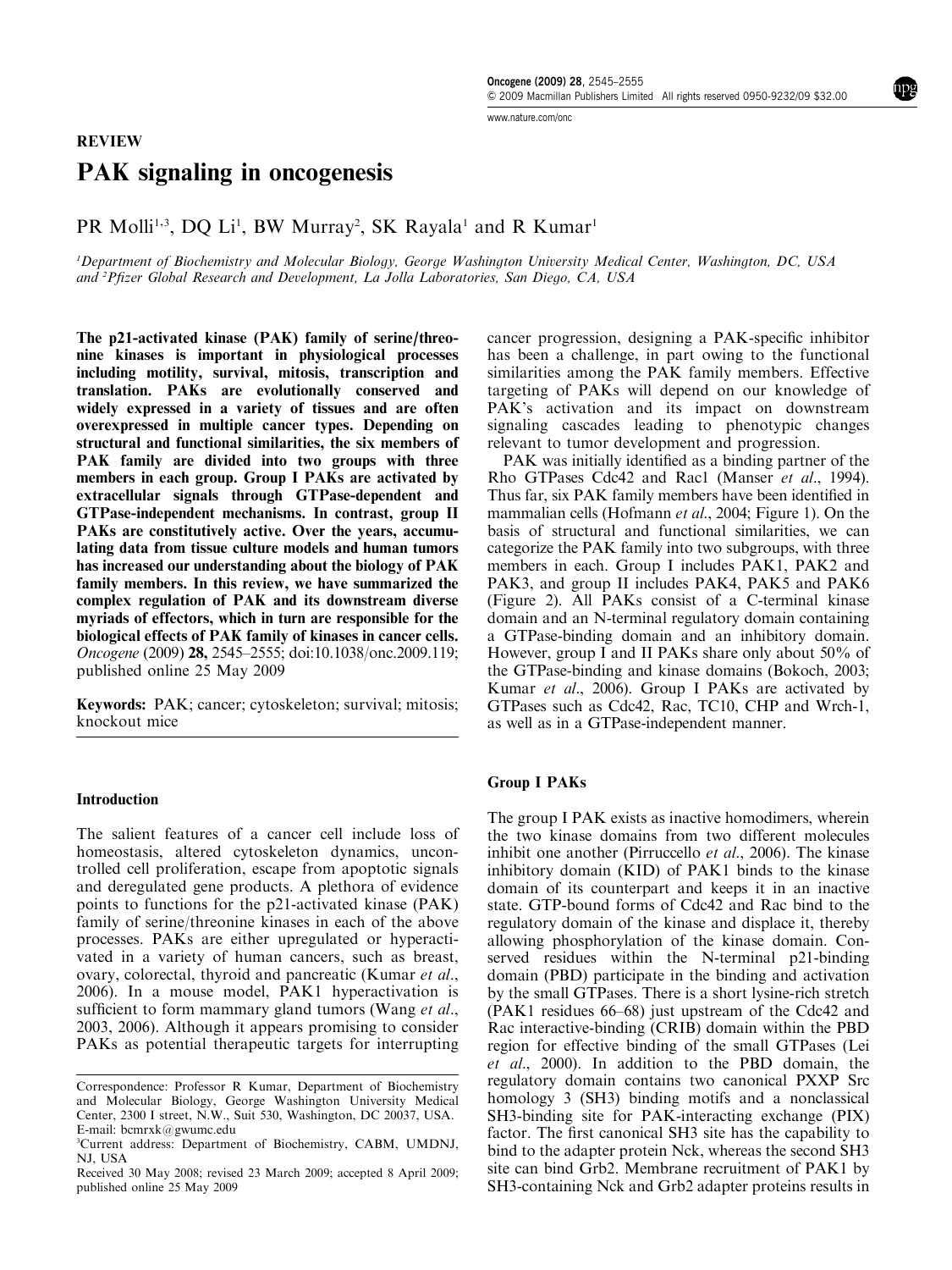

Figure 1 p21-activated kinase (PAK) family members. PAKs are evolutionarily conserved. On the basis of structural and functional similarities, the six members of human PAK family can be categorized into two subgroups—group I consisting of PAK1, PAK2 and PAK3, and group II consisting of PAK4, PAK5/PAK7 and PAK6. The PAK homologues in lower organism with functional similarities are included in each of the subgroups.



Figure 2 Structural domains of group I and group II p21-activated kinases (PAKs). The group I PAKs contain a conserved PBD/ AID. Binding of GTPases Cdc42 and Rac to the PBD releases it from the kinase domain. The group II PAKs contain a PBD but lack AID. Only group I PAKs have PIX-binding region but all PAKs have conserved proline-rich motifs. Percentage similarities within the group for PBDs and kinase domains are indicated. PBD, p21-binding domain; AID, autoinhibitory domain; proline-rich region;  $\overline{\parallel}$  PIX-binding domain.

the stimulation of its kinase activity through either phosphorylation by 3-phosphoinositide-dependent kinase-1 or interaction with lipids such as sphingosine or phosphatidic acid (Bokoch, 2003). PAKs can also be activated by G-protein-coupled receptor kinase-interacting target 1 (GIT1), which associates indirectly with PAK

by the focal adhesion-associated protein PIX, through a mechanism that does not require the small GTPases (Bokoch, 2003; Hoefen and Berk, 2006). In addition, PAK1 can be directly activated by Akt, and PAK2 can be activated through cleavage by caspase 3 (Walter et al., 1998; Zhou et al., 2003).

2546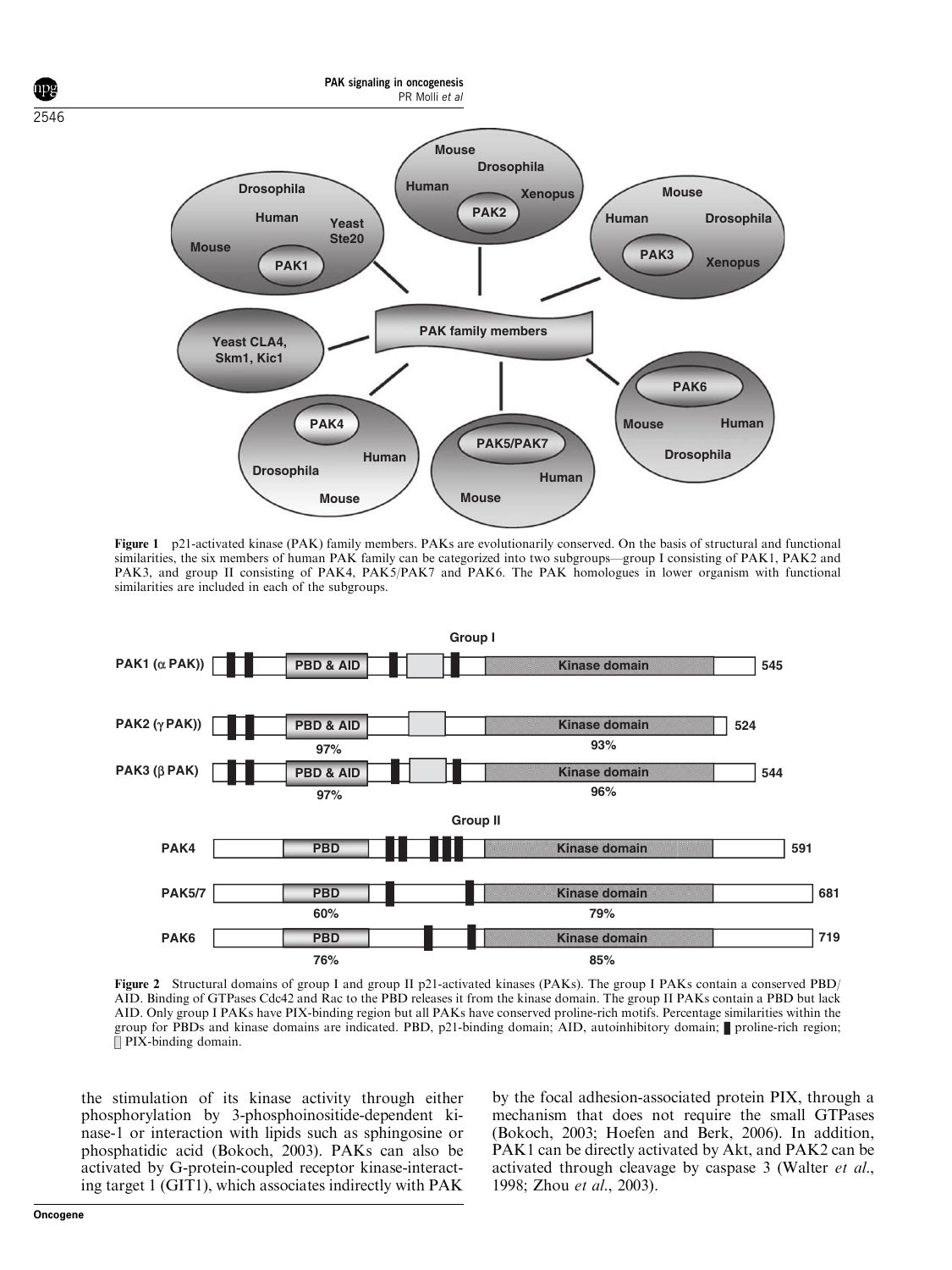To date, seven autophosphorylation residues have been mapped for PAK1: Ser-21, Ser-57, Ser-144, Ser-149, Ser-198, Ser-203 and Thr-423. Of these, autophosphorylation of Thr-423 is important for counteracting autoinhibition and maintaining a full catalytic function toward its substrates. Phosphorylation of Ser-21 and Ser-144 also contributes to kinase activation, whereas autophosphorylation of Ser-198 and Ser-203 in PAK1 serves to downregulate PIX–PAK interaction (Chong et al., 2001). PAK2 is autophosphorylated at eight sites: Ser-19, Ser-20, Ser-55 and Ser-192; and Ser-197, Ser-141, Ser-165 and Thr-402. Of these, the first six sites are autophosphorylated by Mg-ATP alone whereas the latter three sites—Ser-141, Ser-165 and Thr-402—are selectively phosphorylated upon PAK2 activation (Gatti et al., 1999; Jung and Traugh, 2005). Irrespective of the mode of activation, activated PAKs phosphorylate their substrate/effector proteins, which in turn activate various biological functions (Figure 3).

## Cytoskeleton remodeling a prerequisite for invasion

The high mortality rate associated with cancer is due to tumor metastasis, which involves the invasion of primary

tumor cells through tissue and the extracellular matrix (ECM) to distant sites, a process that requires cytoskeleton remodeling. A complex interplay of signaling cascades triggers changes in the cytoskeletal dynamics, leading to a motile phenotype, and PAKs are considered prime regulators of the actin cytoskeleton and motility (Sells *et al.*, 1997). However, depending upon the precise protein–protein interactions and the regulation of PAK at the plasma membrane, PAK has different effects on the actin cytoskeleton and cell motility. Overexpression of activated PAK mutants induces loss of stress fibers and focal adhesion complexes, whereas modest levels of PAK mutant expression induce polarized lamellipodia and increased cell motility (Manser *et al.*, 1997; Sells *et al.*, 1997). The basis for these differences in phenotype is not completely understood but involves the phosphorylation of multiple downstream effectors that affect cytoskeletal structure, including myosin light-chain kinase (MLCK), paxillin, filamin A, cortactin, the PIX/COOL guanine nucleotide exchange factors, the LIM-kinases (LIMKs), Arpc1b, stathmin and tubulin cofactor B, many of which are upregulated in human tumors (Kumar et al., 2006). Therefore, unraveling the molecular mechanisms responsible for the temporal and spatial regulation of PAK-interacting proteins is important for a better



Figure 3 p21-activated kinase (PAK) stimulation of signaling cascades. PAKs activated by extracellular signals participate in various signaling networks. PAK activate the mitogen-activated protein kinase (MAPK) pathway by phosphorylating Raf1 in addition to nuclear factor-kB (NF-kB). PAKs also phosphorylate a number of regulators of the cytoskeleton such as myosin light-chain kinase (MLCK), LIM domain kinase (LIMK), filamin A, integrin-linked kinase (ILK), merlin, Arpc1b, tubulin cofactor B (TCoB) and stathmin (OP18). In addition, PAKs regulate survival and apoptotic pathways through phosphorylation of its effectors such as dynein light chain 1 (DLC1), BimL and the pro-apoptotic protein BAD. On translocation to the nucleus, PAK directly affects gene transcription. Several transcription factors and transcriptional coregulators such as FKHR, SHARP, C-terminal-binding protein 1 (CtBP1) and Snail homologue 1 (SNAI1) are substrates to PAK1. PAK1 coordinates transcription, splicing and translation by phosphorylating poly C-binding protein 1 (PCBP1). PAKs also regulate cell-cycle progression through phosphorylation of histone H3, Aurora A and polo-like kinase 1(PlK1).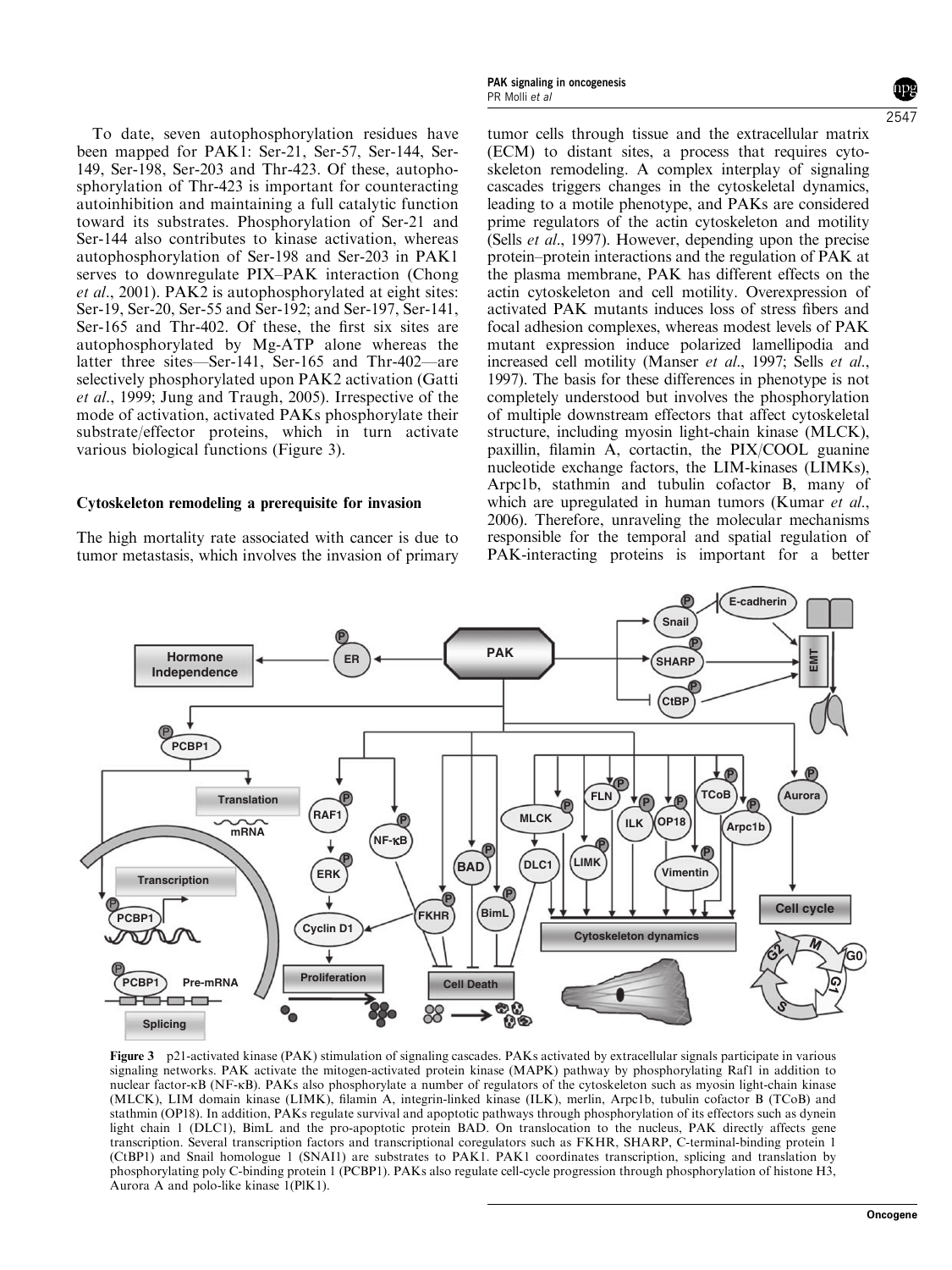understanding of the mechanistic contribution of PAKs in cellular transformation.

In mammalian cells, nonmuscle myosins are regulated by phosphorylation of their light chain (MLC) on Ser-19 by MLCK. The Rho target p160 Rho kinase phosphorylates and inhibits the MLC phosphatase activity, leading to the accumulation of phosphorylated MLC and, thereby, the increased contractility necessary for actin stress-fiber formation and cell spreading (Totsukawa et al., 2004). Activated PAK phosphorylates MLCK and inhibits its activity toward MLC, leading to reduced stress fibers (Chew et al., 1998). However, the effect of PAK on myosin activity appears to be cell-type specific.

PAK also regulates cell motility through regulation of focal adhesion dynamics. Paxillin, a multidomain protein, localizes to focal adhesions and forms a structural link between the ECM and the actin cytoskeleton and serves as an important site for signal transduction. In fact, paxillin functions as a scaffold protein, providing multiple docking sites for an array of structural proteins and signaling kinases such as FAK and Src in the focal adhesion. Phosphorylation of residues in the N-terminus of paxillin by these kinases regulates recruitment of downstream effector molecules such as vinculin, ARF, GAP, PKL, the exchange factor PIX and PAK to the focal adhesion (Turner, 2000). Once recruited, PAK phosphorylates paxillin on Ser-273, resulting in increased paxillin-GIT1 binding and localization of a GIT1/PIX/PAK signaling module near the leading edge, which culminates in a dramatic increase in migration, protrusion and adhesion turnover (Hoefen and Berk, 2006). PAK1 regulates actin dynamics at the leading edge of the motile cells by phosphorylating yet another substrate, filamin A. Interestingly, filamin A, in turn, stimulates PAK1 activity, leading to local activation of PAK (Vadlamudi et al., 2002).

Both PAK1 and PAK2 associate with another downstream effector, LIMK, which is overexpressed in breast and prostate cancer (Davila et al., 2003; Yoshioka et al., 2003; Bagheri-Yarmand et al., 2006). PAK activates LIMK by phosphorylating it at Thr-508, a residue within its activation loop. Activated LIMK phosphorylates cofilin, the actin-binding protein, and inactivates its F-actin-depolymerizing activity, thus modulating actin dynamics and cell motility (Edwards et al., 1999; Misra et al., 2005).

Following the loss of contractile constraints, the next phase in cancer cell metastasis involves degradation of the ECM. Actin structures are connected to the ECM by focal adhesions or podosomes. Typically, cells expressing focal adhesions display lower rates of motility, whereas invasive cells show the formation of dynamic F-actin-rich adhesion structures called podosomes. The speed of podosome assembly and disassembly generates high rates of motility, and the release of matrix metalloproteinases from podosomes facilitates degradation of the ECM (Block et al., 2008). Both PAK1 and PAK2 regulate migration and invasion by inhibiting the formation of podosomes by phosphorylation of caldesmon, one of the key regulators of actin dynamics that localizes to the podosomes (Morita et al., 2007). Actin dynamics also depend on Arp2/3 protein complex, an actin filament nucleating and organizing regulator. PAK1 can phosphorylate the Arpc1b subunit of this complex, which stimulates Arp2/3 complex assembly and regulates the directional motility of breast cancer cells (Vadlamudi et al., 2004b). Cortactin, an F-actinbinding protein, is enriched in dynamic cytoskeletal organelles such as podosomes, membrane ruffles and lamellipodia and is a substrate for PAKs (Webb et al., 2006). Furthermore, the cortactin gene is often amplified in breast cancer and in head and neck squamous cell carcinoma and is associated with lymph node metastasis and poor prognosis (Buday and Downward, 2007). PAK-mediated phosphorylation of cortactin reduces its binding affinity for F-actin and for Arp2/3 and affects the stability of branched actin filaments (Lua and Low, 2005).

Migration involves dynamic changes not just in the actin cytoskeleton but also in the microtubule network. Stathmin, also called oncoprotein 18 (OP18), is a microtubule-destabilizing protein that is overexpressed in sarcomas and contributes to local tumor invasiveness (Cassimeris, 2002; Belletti et al., 2008). PAK1 phosphorylation of stathmin inactivates it, which results in the stabilization of microtubules at the leading edge of motile cells (Wittmann et al., 2004). PAK1 also regulates microtubule dynamics by phosphorylating tubulin cofactor B, which contributes to  $\alpha$ - and  $\beta$ -tubulin heterodimer assembly and is often upregulated in human breast tumors (Vadlamudi et al., 2005). In recent years, yet another PAK effector, guanylyl cyclase, has been shown to regulate cell motility. Guanylyl cyclases catalyse the conversion of GTP to the second messenger, cyclic GMP, which has also been implicated in the regulation of cell motility. Although PAK activity is required to promote guanylyl cyclase activity, guanylyl cyclases do not appear to be phosphorylated by activated PAK. In fact, it appears to be an indirect event, wherein activated Rac promotes a conformational change in PAK that enables it to bind to guanylyl cyclases and, presumably, promote a subsequent conformational change in the guanylyl cyclase that leads to its activation (Settleman, 2007). Thus, PAKs act as signaling nodules that link upstream stimuli to a very complex network of signal transduction pathways, resulting in cytoskeletal remodeling.

# Cytoskeleton-regulated gene expression

In addition to its functions in cytoskeletal remodeling, cell motility and invasion, PAK also influences cancer cell biology through its nuclear functions. Tumor progression involves the activation and repression of various genes that are involved in essential cellular processes. It is not clear whether PAKs participate in gene expression in the nucleus, but nuclear translocation of PAK in response to stimulus and a direct association between PAK1, presumably as a part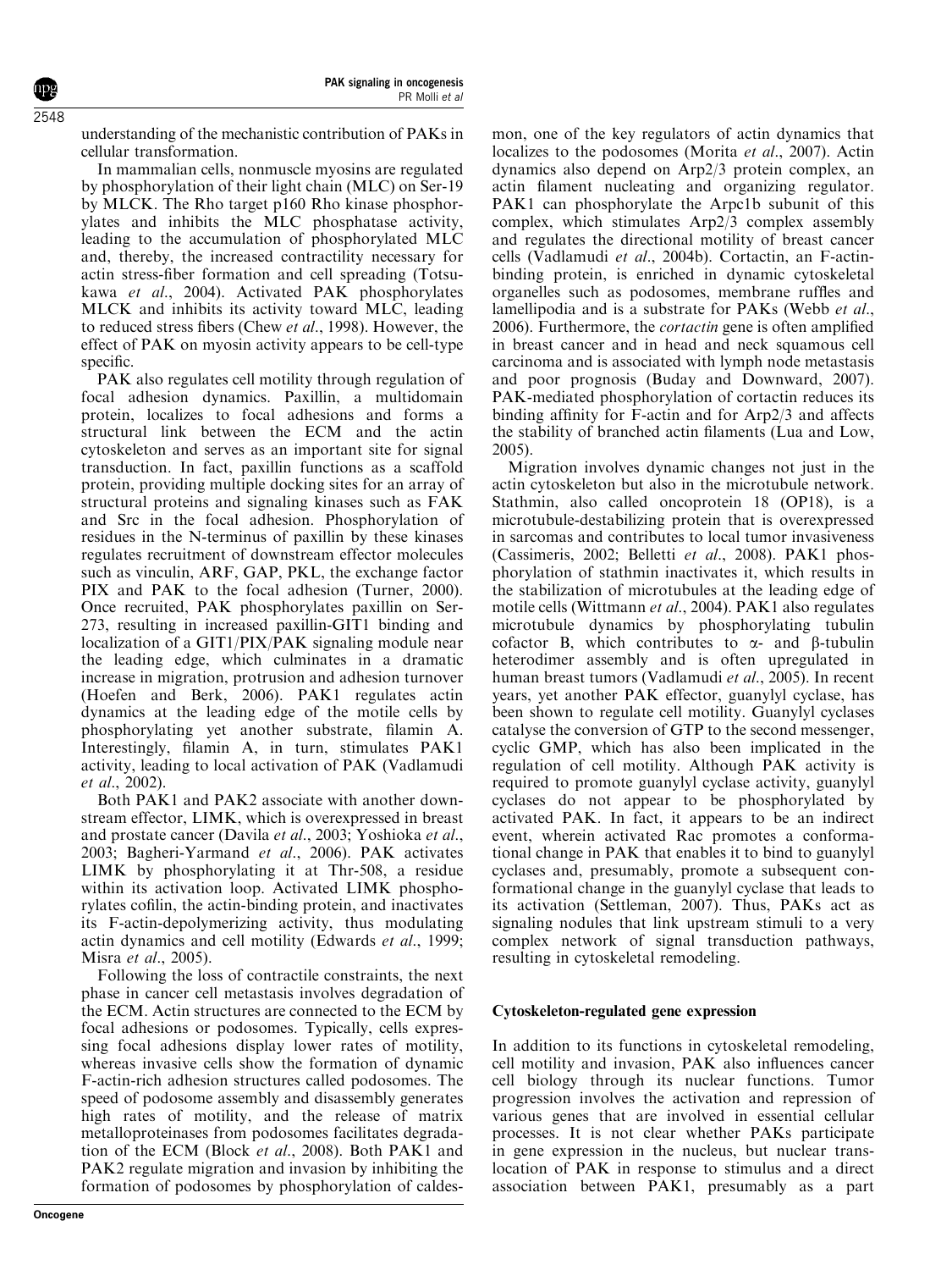of the PAK-multiprotein complex, and specific gene chromatin and enhancer elements partly explain PAK-dependent gene transcription and translation (Singh et al., 2005).

Several transcription factors and transcriptional coregulators have been identified as PAK1-interacting substrates, including the forkhead transcription factor (FKHR), estrogen receptor-a (ER-a), SHARP, Cterminal-binding protein 1 (CtBP1) and Snail homologue 1 (SNAI1). Of these, both CtBP1 and Snail are important in the process of epithelial-mesenchymal transition (EMT) (Grooteclaes and Frisch, 2000; Come et al., 2004). Although EMT is important in many developmental processes, such as gastrulation and neural crest migration, its deregulation can lead to tumor progression, and EMT is often seen in cells with PAK overexpression or PAK hyperactivation (Yang et al., 2005). PAK1 also phosphorylates ER at Ser-305 and promotes its transactivation functions, leading to increased cyclin D1 expression and conferring growth advantage and hormone independence to breast cancer cells (Nheu et al., 2004; Rayala et al., 2006). PAK1mediated phosphorylation of PCBP1 on Thr-60 and Thr-127 also stimulates transactivation of the initiation factor (eIF4E) gene promoter and pre-mRNA splicing (Meng *et al.*, 2007). In addition to its function in the regulation of transcription, PAK1 also regulates translation. Activation of PAK2 leads to the binding and phosphorylation of eIF4G, which inhibits the association of eIF4E with m(7)GTP, reducing translation efficiency (Ling et al., 2005).

# PAK signaling and cell-cycle progression

The cell cycle is a tightly regulated process that involves a coordinated orchestra of multiple regulators, and disruption of such regulatory steps leads to uncontrolled cell-cycle progression. A large body of evidence indicates that phosphorylation has a pivotal function in the cell-cycle checkpoints, and therefore, it is not surprising that kinases such as cyclin-dependent kinases, polo-like kinase 1 (Plk1), Aurora kinases and PAKs might contribute to the process of tumorigenesis by affecting cell-cycle progression (Schatten, 2008).

PAK1 is phosphorylated at Thr-212 by cyclin B1/ Cdc2 during mitosis in mammalian fibroblasts (Banerjee et al., 2002; Thiel et al., 2002). This phosphorylation is unique to PAK1 because Thr-212 is not conserved in PAK2 or PAK3. The mitotic phosphorylation of PAK1 does not alter the ability of the small GTPase to stimulate the PAK kinase, but it alters its association with the binding partners that have a function in morphological changes associated with cell division. PAK1 also colocalizes with histone H3 in condensing chromatin and phosphorylates it on Ser-10, which is required for transcription activation as well as for the onset of mitosis (Li et al., 2002). In mitotic cells, phosphorylated PAK1 is preferentially localized on centrosomes and spindles, prompting a long period of speculation that PAK1 might be important in centro-

some dynamics. Zhao et al. (2005) showed that the PIX/ GIT1 complex (but not Cdc42) is involved in localizing PAK to the centrosome, where it undergoes activation. Once activated, PAK dissociates from the PIX/GIT1 complex and binds to and phosphorylates Aurora kinase A on Thr-288 and Ser-342, the key sites for Aurora kinase activation and Plk1 on Ser-49 in mitosis (Zhao *et al.*, 2005; Maroto *et al.*, 2008). As mitosis progresses, PAK1 localizes to the spindle midbody and finally to the contractile ring during cytokinesis (Li et al., 2002). Thus, PAK might participate in all phases of the cell cycle.

#### Cytoskeleton-modulated cell proliferation or apoptosis

In the normal cell, DNA is duplicated during mitosis and distributed equally between the two daughter cells. Cancer cells, however, owing to the overexpression and hyperactivation of mitotic kinases, such as PAK, often display aneuploidy due to improper segregation of chromosomes (Vadlamudi *et al.*, 2000). Typically, cells with mitotic catastrophe undergo apoptosis and are eliminated; however, some cells develop tolerance to become polyploidy and continue to proliferate and give rise to cancerous phenotypes. Depending on the cellular context, PAKs have been shown to either promote cell growth or push cells to apoptosis. Multiple mechanisms exist through which PAK1 promotes cell survival. In the presence of a cell survival signal, PAK1 phosphorylates Bad on Ser-112 and Ser-136, inhibits its interaction with the Bcl2 family members and exerts anti-apoptotic actions (Schurmann et al., 2000). In addition, PAK1 interacts with dynein light chain 1 (DLC1), which typically sequesters BimL and prevents it from inactivating the survival functions of Bcl2 (Vadlamudi et al., 2004a). However, under apoptotic stimuli, DLC1–BimL dimers are released from the dynein motor complex, which frees BimL to inhibit Bcl2 (Puthalakath et al., 1999; Bouillet et al., 2002). PAK1 phosphorylates DLC1 and BimL and triggers their degradation, thus blocking the proapoptotic signal of BimL (Vadlamudi et al., 2004a). PAK1 also inhibits apoptosis by phosphorylating and inactivating FKHR. Interestingly, FKHR phosphorylation is accompanied by its cytoplasmic accumulation and its inability to activate pro-apoptotic target genes (Mazumdar and Kumar, 2003). PAK1-mediated activation of cellular pathways also leads to an enhanced cell survival.

Unlike PAK1, PAK2 (also known as  $\gamma$ -PAK) has a dual function and regulates both cell survival and cell death pathways, depending on the milieu. PAK2 is activated through at least two signaling pathways: one requires phosphoinositide 3-kinase and/or AKT activity, whereas the other requires caspase activity (Walter et al., 1998; Roig and Traugh, 1999). Cellular stresses such as DNA damage, hyperosmolarity and serum starvation activate the PAK2 enzyme to generate a proteolytic fragment, the PAK-2p34 (Roig and Traugh, 1999; Ling et al., 2005). Binding of Cdc42 to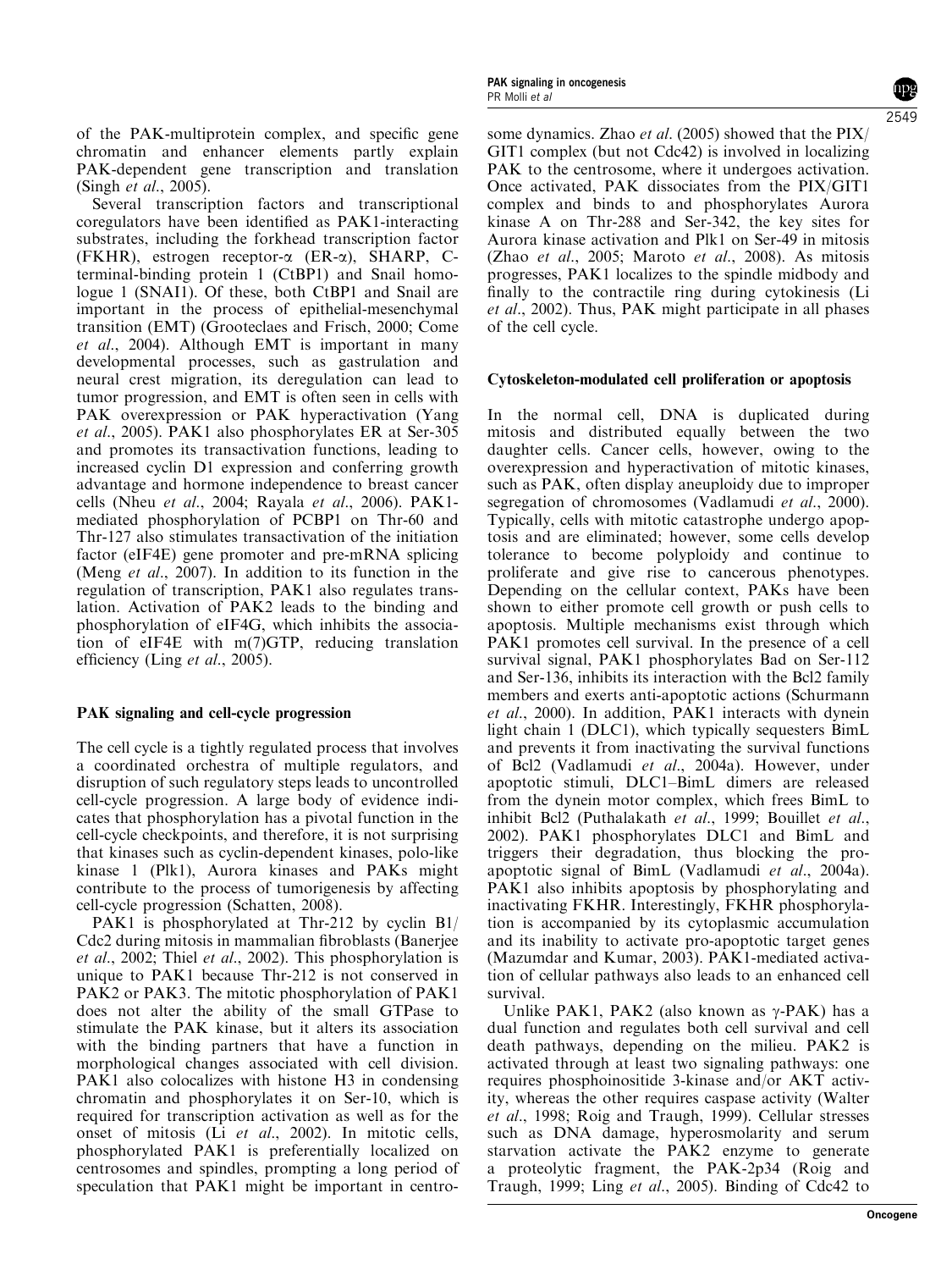full-length PAK2 translocates PAK2 to the endoplasmic reticulum, where it is autophosphorylated and activated. Activation of full-length PAK2 promotes cell survival by phosphorylating Bad and reducing the interaction between Bad and Bcl-2 or Bcl-x(L), which increases the association between Bad and 14-3-3tau, leading to cell survival (Jakobi et al., 2001). In contrast, proteolytic activation of PAK-2p34 leads to apoptosis (Jakobi et al., 2003). In addition, this pathway is also negatively regulated by PS-GAP, a GTPase-activating protein (GAP) that inhibits apoptosis by interacting with and suppressing PAK-2p34-associated kinase activity (Koeppel et al., 2004).

The third member of the group I PAKs, PAK3, is primarily expressed in the brain. The PAK3 gene encodes four isoforms, PAK3a, PAK3b, PAK3c and PAK3cb of 544, 559, 622 and 667 amino acids, respectively. PAK3c and PAK3cb are newly identified isoforms that include insertion of exons in the PBD/ KID, which strongly increase the kinase activity and modify the GTPase binding to these isoforms (Kreis et al., 2008). PAK3b isoform has an insertion in the PBD/KID sequence, but it is outside the GTPase Cdc42 and Rac-binding domain, allowing the kinase to be active in the absence of GTPase binding. PAK3a is activated by both Rac and Cdc42 GTPases. Although Rac is a weak activator of PAK3a, it is important in recruiting PAK3a to the membrane. In contrast, Cdc42 recruits and activates PAK3a but only recruits PAK3b to the membrane because it is already active (Rousseau et al., 2003).

Similar to the other two group I PAK members, PAK3 has a function in the regulation of cytoskeleton dynamics. Of the many focal adhesion proteins, only paxillin- $\alpha$  and paxillin- $\beta$  isoforms interact with PAK3 and link both the kinase-inactive and kinase-active forms of PAK3 to integrins (Hashimoto et al., 2001). Another effector of PAK3 is Raf-1. PAK3 phosphorylates Raf-1 on Ser-338, leading to Raf activation independent of Ras GTPase (King et al., 1998). PAK3 also confers a survival advantage to cancer cells by activating NADPH oxidase (an enzyme that regulates the intracellular source of reactive oxygen species (ROS)) and altering the redox potential of the cells. The redox state is governed by the balance between ROS and the antioxidant levels in the cell. PAK1 has a crucial function in the regulation of both NADPH oxidase and metabolic pathways. PAK1 phosphorylates the p47 (phox) subunit (Knaus et al., 1995), whereas PAK3 phosphorylates the p67 (phox) subunit of NADPH oxidase (Ahmed et al., 1998), which leads to the activation of NADPH oxidase.

Interestingly, of all the PAKs, PAK3 is the only one known to be associated with a human genetic disease. Mutations in the PAK3 gene are associated with X-linked, nonsyndromic mental retardation (MRX) syndromes. Three types of mutations have been reported—MRX30, R67C and A365E. MRX30 mutation generates a truncated, kinase-dead mutant. R67C mutation is expected to affect GTPase binding, whereas the A365E mutation affects a highly conserved region

within the protein kinase domain (Bienvenu et al., 2000; Gedeon et al., 2003).

# Group II PAKs

Group II PAKs are structurally distinct from group I PAKs (Figure 2). They contain an N-terminal PBD and a C-terminal kinase domain, but lack other motifs found in group I PAKs. The degree of similarity between the PBD and kinase domains in the group II PAKs is much less than that in the group I PAKs. PAK4-6 bind to activated Cdc42 and, to a lesser extent, to Rac, but the activity of these kinases is not appreciably enhanced upon binding to the GTPases. In fact, interaction with Cdc42 induces the translocation of group II PAKs to different cellular compartments. Binding to Cdc42 results in PAK4 translocation to the Golgi apparatus (Abo et al., 1998; Callow et al., 2002). PAK5 localizes to mitochondria and the nucleus but in a Cdc42-independent manner (Cotteret et al., 2003; Cotteret and Chernoff, 2006; Wu and Frost, 2006). Thus, unlike with the group I PAKs, the interaction of group II PAKs with GTPases has no influence on kinase activity. However, similar to the group I PAKs, group II PAKs are important in cell motility and survival.

PAK4, the first identified member of group II PAK, is a target for Cdc42 and undergoes autophosphorylation on Ser-474 (Abo et al., 1998). In cellular studies, PAK4 has a function in oncogenic transformation with PAK4 activity required for Ras-driven, anchorage-independent growth (Callow et al., 2002). Expression of active PAK4 (S474E) mutant has transforming potential, leading to anchorage-independent growth of NIH3T3 cells. A kinase-inactive PAK4 (K350A, K351A) efficiently blocks transformation by activated Ras and inhibits anchorage-independent growth of HCT116 colon cancer cells. Expression of activated PAK4 in fibroblasts leads to a transient induction of filopodia, dissolution of stress fibers and loss of focal adhesions (Qu et al., 2001). The reorganization of the actin cytoskeleton is dependent on PAK4 kinase activity and on its interaction with Cdc42. PAK4 also regulates cytoskeletal changes through the modulation of LIMK1's activity. Activated PAK4 phosphorylates LIMK1 and stimulates its ability to phosphorylate cofilin (Dan et al., 2001). Interestingly, fibroblasts expressing activated PAK4 show oncogenic transformation (Cammarano et al., 2005). In primary fibroblasts, activated PAK4 inhibits cell proliferation and promotes premature senescence. Activated PAK4 also protects cells against apoptotic cell death by phosphorylating the pro-apoptotic protein Bad and by inhibiting caspase activation (Gnesutta et al., 2001; Gnesutta and Minden, 2003). PAK4 mediates morphological changes through its association with the Rho-family guanine nucleotide exchange factor GEF-H1 (Callow et al., 2005). GEF-H1 is involved in microtubule dynamics and when mutated causes oncogenic transformation (Krendel et al., 2002; Brecht et al., 2005). In humans, PAK4 is expressed at low levels in normal tissue, but its expression is upregulated in a large variety of human tumor cell lines

2550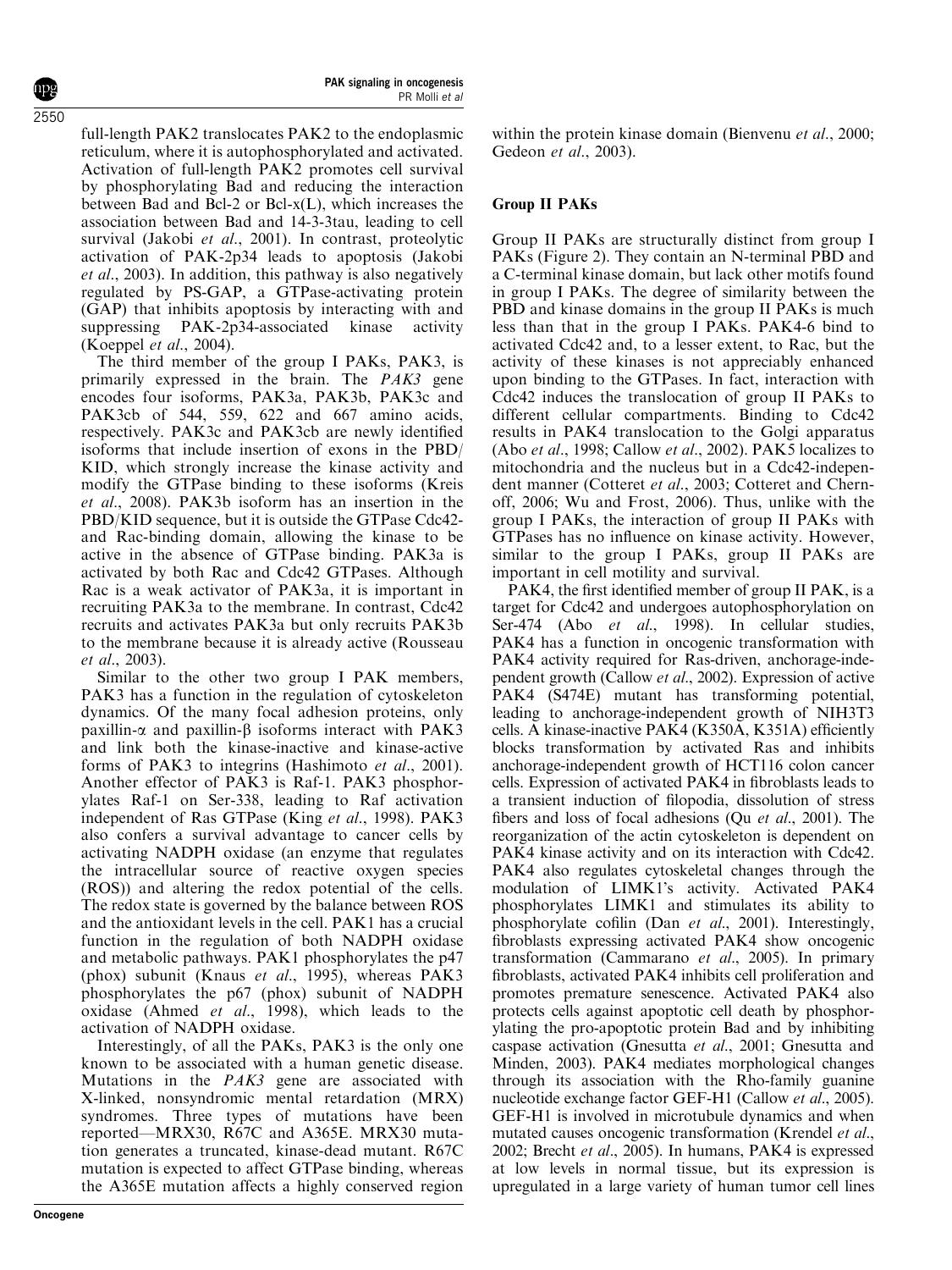(Callow et al., 2002) and Ras-dependent human tumors (Parsons et al., 2005; Chen et al., 2008; Kimmelman et al., 2008).

PAK5 (also known as PAK7) is highly expressed in the brain and contains an N-terminal CRIB motif and a C-terminal kinase domain but lacks a PAK inhibitory domain. PAK5 also contains an autoinhibitory fragment similar to that of PAK1, which is absent from the other group II PAK family members (Pandey et al., 2002). PAK5 is structurally related to PAK4 and PAK6 within its CRIB domain. PAK5 binds to the GTPases Cdc42 and Rac, but these GTPases do not regulate PAK5 kinase activity. PAK5 is constitutively active, but its autophosphorylation can be further stimulated by the GTP-bound form of Cdc42. PAK5 operates downstream of Cdc42 and Rac and antagonizes Rho in the pathway, leading to filopodia formation and neurite outgrowth (Dan et al., 2002). PAK5 also stabilizes microtubules by negatively regulating MARK2, a kinase that promotes microtubule disruption by phosphorylating microtubule-associated proteins such as tau (Timm et al., 2006). PAK5 has different effectors depending on its localization. In the cytosol, PAK5 activates the JNK kinase pathway, and in the mitochondria it has a function in survival signals (Dan  $et$  al., 2002; Cotteret and Chernoff, 2006). PAK5 protects cells from apoptosis by phosphorylating Bad on Ser-112 and preventing its localization to mitochondria (Cotteret et al., 2003). Although PAK5 itself is constitutively localized to mitochondria, this localization is independent of kinase activity or Cdc42 binding. The function of PAK5 in cancer was not known until a recent study showed that point-mutated PAK5 contributed to human cancers (Greenman et al., 2007).

On the basis of its homology to the PAK family, PAK6 was originally cloned from prostate cancer cells

as an androgen receptor (AR)-interacting protein (Yang et al., 2001). PAK6 is overexpressed in both primary and metastatic prostate cancer cells and contributes to prostate cancer development and progression after androgen deprivation therapy (Kaur et al., 2008). PAK6 showed very high, although restricted expression pattern with PAK6 detected in brain, testis, prostate and placenta (Callow et al., 2002). In most of the tumor cell lines, PAK6 was expressed at low levels or was not detectable. For example, two of the eight colon cancer cell lines exhibited high PAK6 mRNA levels, whereas PAK6 expression could not be detected in normal colon tissue (Callow et al., 2005). Like PAK4, PAK6 possesses constitutive basal kinase activity, and its activity is not modulated by binding to active Rac or Cdc42 but is stimulated by binding to AR. PAK6 interacts not only with AR but also with ER- $\alpha$ . PAK6 interaction with ER- $\alpha$  leads to the repression of  $ER-\alpha$  transcriptional activity (Lee *et al.*, 2002). PAK6 is primarily localized in the cytoplasm, but in the presence of ligand AR, PAK6 translocates to the nucleus. Moreover, the binding of activated PAK6 to AR inhibits AR from binding to transcriptional coactivators, as well as inhibiting its transactivation function (Yang  $et al., 2001$ ; thus, PAK6 is important in steroid-hormonemediated signal transduction.

## Lessons from PAK-null mice

Although data from tissue culture model systems have provided deep insights into the complex regulation and functions of the PAK signaling pathways, we have just begun to utilize PAK-null mice to study the function of PAK in vivo (Figure 4). PAK1 knockout mice are viable, healthy and fertile but have a defective immune response. In contrast, PAK2 knockout mice are



Figure 4 Altered expression of the p21-activated kinase (PAK) family members. Cell proliferation, differentiation and migration are tightly regulated processes, and perturbation of this balance is associated with tumorigenesis. A function for PAKs has been established both in controlling normal cellular processes and in cancer progression. PAKs are either overexpressed or hyperactivated in various cancers and neurological disorders.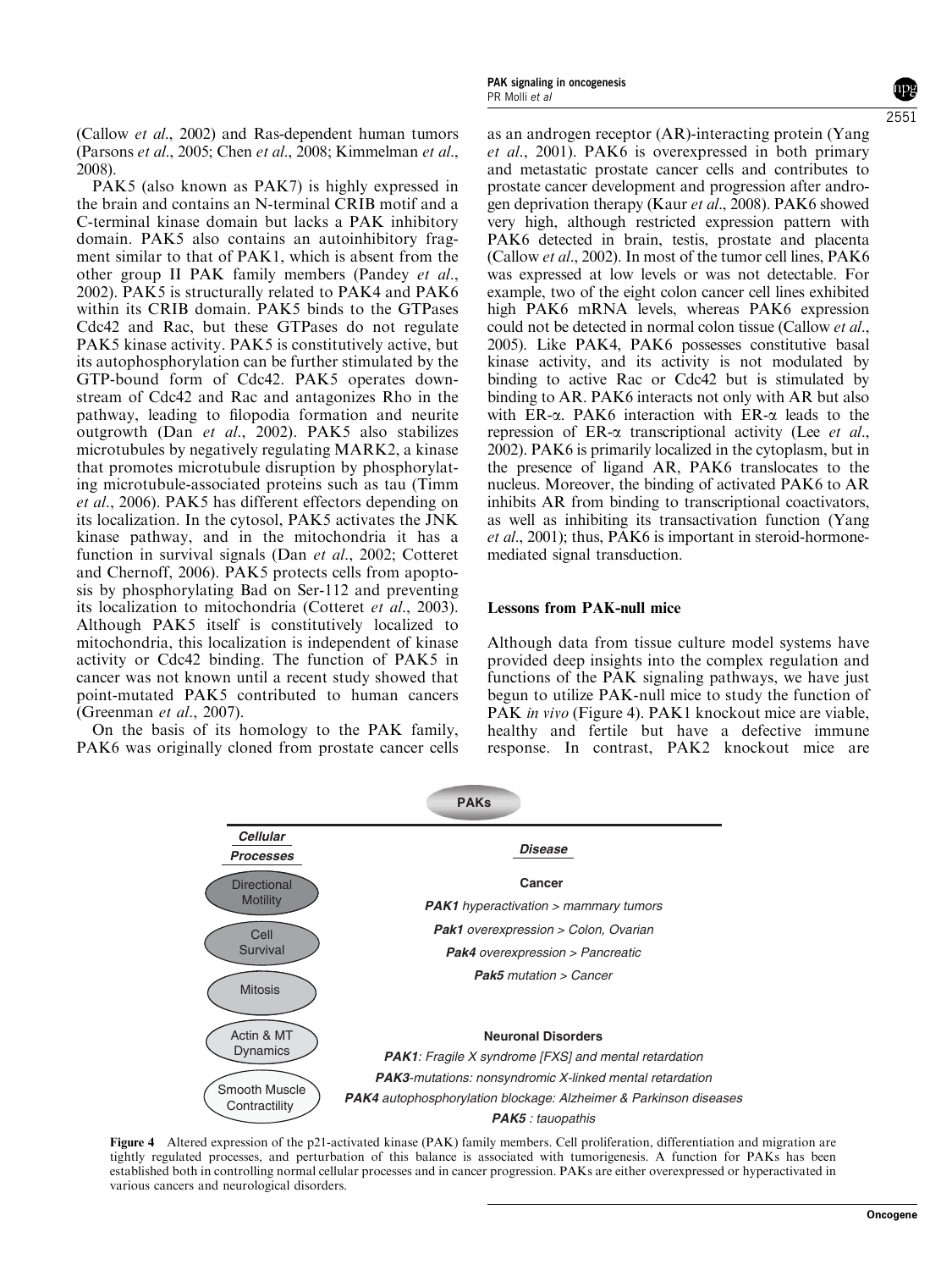2552

embryonically lethal due to multiple developmental abnormalities (Arias-Romero and Chernoff, 2008). Because PAK3 expression is brain specific, it is not surprising that PAK3 knockout mice show impaired synaptic plasticity and deficiencies in learning and memory (Meng *et al.*, 2005). Similar to PAK2 knockout, the PAK4 knockout model is embryonically lethal, but these mice probably die of a heart defect. The embryos from PAK4 knockout mice also show neuronal abnormalities such as defective neuronal differentiation and migration of motor neurons of the developing spinal cord and neural tube. In addition, the neural tube in these mice is improperly folded (Qu et al., 2003). The phenotype of the PAK5-null mice is completely different from that of PAK4-null mice. Owing to the function of PAK5 in neurite outgrowth in neuroblastoma cells, one would expect some degree of neuronal defects in PAK5 null mice, but the mice develop normally and are fertile (Li and Minden, 2003). To date, there has been no published report of a PAK6 knockout mouse model. The expression patterns of PAK5 and PAK6 are very similar, and PAK6 mRNA levels are significantly higher than those of PAK4 in the adult mouse brain, indicating that these kinases can have overlapping functions and can compensate for the absence of one another. In brief, among the PAK family, only PAK2 and PAK4 are essential for development.

# Negative regulation of the PAK pathway

Although we have learned a lot about the positive regulation and functions of PAKs, our understanding of the endogenous negative regulators of PAKs continues to lag behind. Two closely related human protein phosphatases (PPs), POPX1 and POPX2, efficiently dephosphorylate PAK1. POPX1 and POPX2 bind to various forms of PIX- and PAK1-containing complexes, allowing PAK to cycle rapidly between active and inactive states (Koh et al., 2002). Similarly, PAK3 is identified as a substrate for PP1 and PP2A and an  $Mg^{2+}/Mn^{2+}$ -dependent phosphatase(s). PP1 $\alpha$  and PP2A dephosphorylate Thr-421 in the activation loop of PAK3, whereas PP1a, PP2A, PP2B and PP2C dephosphorylate PAK3 at Ser-139 (Zhan et al., 2003). One newly identified mechanism is a negative-inhibitory loop generated by Cdc42 homologous protein (Chp). Chp inhibits PAK1 functions through ubiquitination and proteasome-mediated degradation. Chp-induced degradation of PAK depends on its PBD and kinase activity and on the autophosphorylation of PAK1, but not on the PIX- and Nck-binding sites (Weisz et al., 2007). Another PAK-interacting protein, hPIP1, negatively

## References

Abo A, Qu J, Cammarano MS, Dan C, Fritsch A, Baud V et al. (1998). PAK4, a novel effector for Cdc42Hs, is implicated in the reorganization of the actin cytoskeleton and in the formation of filopodia. EMBO J 17: 6527–6540.

regulates PAK kinase activity by blocking autoactivation and/or interactions with GTPases. hPIP1 contains G-protein  $\beta$ -like WD repeats and shares sequence homology with Skb15 (the fission yeast PAK regulator) and MAK11 (the budding yeast protein) (Xiao et al., 2002). Similarly, the neurofibromatosis type 2 protein merlin interacts with the N-terminal regulatory domain of PAK1 and inhibits Cdc42/Rac1-stimulated kinase activity (Xiao et al., 2002). The Cdc2-related kinase PITSLRE and the  $\alpha$ 5B1-integrin binding partner Nischarin also inhibit the ability of PAK1 to phosphorylate substrates (Chen et al., 2003; Alahari et al., 2004).

# Therapeutic challenges

Due to the signal-dependent activation of group I PAKs, designing specific inhibitors to interfere with upstream regulators of PAK has been somewhat successful. Several small molecule inhibitors such as CEP-1347, SRC and ETK tyrosine kinase inhibitors, AG 879 and FK228 have been shown to effectively inhibit PAK activity in a variety of experimental systems (He et al., 2004; Nheu et al., 2004; Hirokawa et al., 2005). More recently, PAK1 activation has been also targeted by allosteric inhibitor such as IPA-3 (Deacon et al., 2008). However, it remains to be seen whether these PAK inhibitors are also effective and exhibit desired target selectivity in physiological whole-animal setting. Given the diversity and overlapping nature of PAK regulators and effectors, it is likely that some of these inhibitors will have to overcome the expected problem of specificity and redundancy before these agents could move to clinical development. Targeting group II PAKs is a bigger challenge because they do not require external stimuli for activation and are constitutively active. Although our present understanding of PAK signaling points to interesting possibilities for PAK therapy, further studies are required to fully elucidate PAK functions in normal and cancer cells. It is expected that the development of inhibitors to this family of enzymes will further unravel the function of PAKs in tumorigenesis and help to establish the PAK family as therapeutic targets.

# Conflict of interest

The authors declare no conflict of interest.

# Acknowledgements

Work in Professor Kumar's laboratory is supported by NIH grants CA90970 and CA098823.

Ahmed S, Prigmore E, Govind S, Veryard C, Kozma R, Wientjes FB et al. (1998). Cryptic Rac-binding and p21(Cdc42Hs/Rac)-activated kinase phosphorylation sites of NADPH oxidase component p67(phox). J Biol Chem 273: 15693–15701.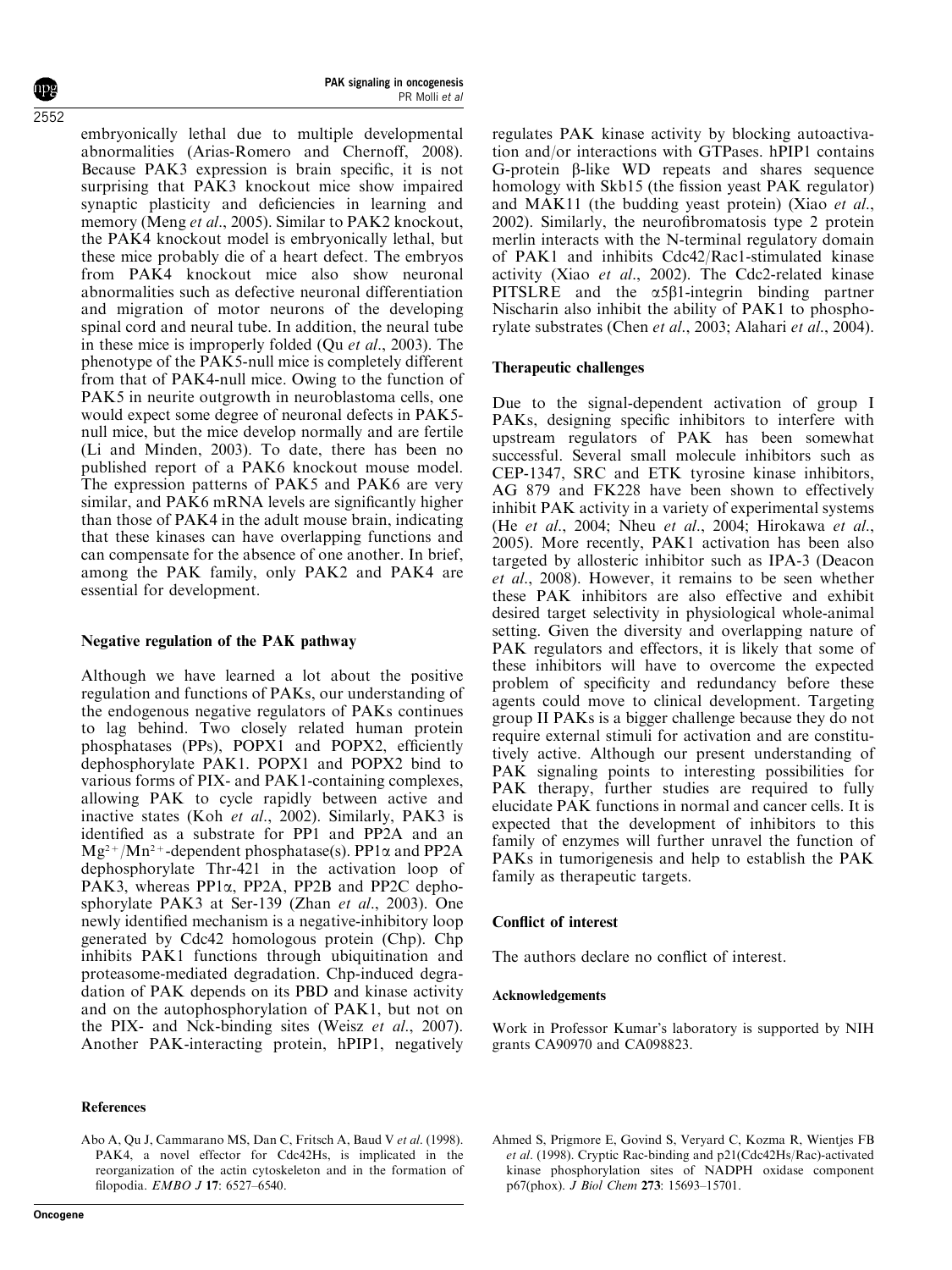- Alahari SK, Reddig PJ, Juliano RL. (2004). The integrin-binding protein Nischarin regulates cell migration by inhibiting PAK. EMBO J 23: 2777–2788.
- Arias-Romero LE, Chernoff J. (2008). A tale of two Paks. Biol Cell 100: 97–108.
- Bagheri-Yarmand R, Mazumdar A, Sahin AA, Kumar R. (2006). LIM kinase 1 increases tumor metastasis of human breast cancer cells via regulation of the urokinase-type plasminogen activator system. Int J Cancer 118: 2703–2710.
- Banerjee M, Worth D, Prowse DM, Nikolic M. (2002). Pak1 phosphorylation on t212 affects microtubules in cells undergoing mitosis. Curr Biol 12: 1233–1239.
- Belletti B, Nicoloso MS, Schiappacassi M, Berton S, Lovat F, Wolf K et al. (2008). Stathmin activity influences sarcoma cell shape, motility, and metastatic potential. Mol Biol Cell 19: 2003–2013.
- Bienvenu T, des Portes V, McDonell N, Carrie A, Zemni R, Couvert P et al. (2000). Missense mutation in PAK3, R67C, causes X-linked nonspecific mental retardation. Am J Med Genet 93: 294–298.
- Block MR, Badowski C, Millon-Fremillon A, Bouvard D, Bouin AP, Faurobert E et al. (2008). Podosome-type adhesions and focal adhesions, so alike yet so different. Eur J Cell Biol 87: 491–506.
- Bokoch GM. (2003). Biology of the p21-activated kinases. Annu Rev Biochem 72: 743–781.
- Bouillet P, Purton JF, Godfrey DI, Zhang LC, Coultas L, Puthalakath H et al. (2002). BH3-only Bcl-2 family member Bim is required for apoptosis of autoreactive thymocytes. Nature 415: 922–926.
- Brecht M, Steenvoorden AC, Collard JG, Luf S, Erz D, Bartram CR et al. (2005). Activation of gef-h1, a guanine nucleotide exchange factor for RhoA, by DNA transfection. Int J Cancer 113: 533-540.
- Buday L, Downward J. (2007). Roles of cortactin in tumor pathogenesis. Biochim Biophys Acta 1775: 263–273.
- Callow MG, Clairvoyant F, Zhu S, Schryver B, Whyte DB, Bischoff JR et al. (2002). Requirement for PAK4 in the anchorageindependent growth of human cancer cell lines. *J Biol Chem* 277: 550–558.
- Callow MG, Zozulya S, Gishizky ML, Jallal B, Smeal T. (2005). PAK4 mediates morphological changes through the regulation of GEF-H1. J Cell Sci 118: 1861–1872.
- Cammarano MS, Nekrasova T, Noel B, Minden A. (2005). Pak4 induces premature senescence via a pathway requiring p16INK4/ p19ARF and mitogen-activated protein kinase signaling. Mol Cell Biol 25: 9532–9542.
- Cassimeris L. (2002). The oncoprotein 18/stathmin family of microtubule destabilizers. Curr Opin Cell Biol 14: 18–24.
- Chen S, Yin X, Zhu X, Yan J, Ji S, Chen C et al. (2003). The Cterminal kinase domain of the p34cdc2-related PITSLRE protein kinase (p110C) associates with p21-activated kinase 1 and inhibits its activity during anoikis. J Biol Chem 278: 20029–20036.
- Chen S, Auletta T, Dovirak O, Hutter C, Kuntz K, El-Ftesi S et al. (2008). Copy number alterations in pancreatic cancer identify recurrent PAK4 amplification. Cancer Biol Ther 7: 1793–1802.
- Chew TL, Masaracchia RA, Goeckeler ZM, Wysolmerski RB. (1998). Phosphorylation of non-muscle myosin II regulatory light chain by p21-activated kinase (gamma-PAK). J Muscle Res Cell Motil 19: 839–854.
- Chong C, Tan L, Lim L, Manser E. (2001). The mechanism of PAK activation autophosphorylation events in both regulatory and kinase domains control activity. J Biol Chem 276: 17347–17353.
- Come C, Arnoux V, Bibeau F, Savagner P. (2004). Roles of the transcription factors snail and slug during mammary morphogenesis and breast carcinoma progression. J Mammary Gland Biol Neoplasia 9: 183–193.
- Cotteret S, Chernoff J. (2006). Nucleocytoplasmic shuttling of Pak5 regulates its antiapoptotic properties. Mol Cell Biol 26: 3215–3230.
- Cotteret S, Jaffer ZM, Beeser A, Chernoff J. (2003). P21-activated kinase 5 (Pak5) localizes to mitochondria and inhibits apoptosis by phosphorylating BAD. Mol Cell Biol 23: 5526–5539.
- Dan C, Kelly A, Bernard O, Minden A. (2001). Cytoskeletal changes regulated by the PAK4 serine/threonine kinase are mediated by LIM kinase 1 and cofilin. J Biol Chem 276: 32115–32121.
- Dan C, Nath N, Liberto M, Minden A. (2002). PAK5, a new brainspecific kinase, promotes neurite outgrowth in N1E-115 cells. Mol Cell Biol 22: 567–577.
- Davila M, Frost AR, Grizzle WE, Chakrabarti R. (2003). LIM kinase 1 is essential for the invasive growth of prostate epithelial cells: implications in prostate cancer. J Biol Chem 278: 36868–36875.
- Deacon SW, Beeser A, Fukui JA, Rennefahrt UE, Myers C, Chernoff J et al. (2008). An isoform-selective, small-molecule inhibitor targets the autoregulatory mechanism of p21-activated kinase. Chem Biol 15: 322–331.
- Edwards DC, Sanders LC, Bokoch GM, Gill GN. (1999). Activation of LIM-kinase by Pak1 couples Rac/Cdc42 GTPase signalling to actin cytoskeletal dynamics. Nat Cell Biol 1: 253–259.
- Gatti A, Huang Z, Tuazon PT, Traugh JA. (1999). Multisite autophosphorylation of p21-activated protein kinase gamma-PAK as a function of activation. J Biol Chem 274: 8022–8028.
- Gedeon AK, Nelson J, Gecz J, Mulley JC. (2003). X-linked mild nonsyndromic mental retardation with neuropsychiatric problems and the missense mutation A365E in PAK3. Am J Med Genet A 120A: 509–517.
- Gnesutta N, Minden A. (2003). Death receptor-induced activation of initiator caspase 8 is antagonized by serine/threonine kinase PAK4. Mol Cell Biol 23: 7838–7848.
- Gnesutta N, Qu J, Minden A. (2001). The serine/threonine kinase PAK4 prevents caspase activation and protects cells from apoptosis. J Biol Chem 276: 14414–14419.
- Greenman C, Stephens P, Smith R, Dalgliesh GL, Hunter C, Bignell G et al. (2007). Patterns of somatic mutation in human cancer genomes. Nature 446: 153–158.
- Grooteclaes ML, Frisch SM. (2000). Evidence for a function of CtBP in epithelial gene regulation and anoikis. Oncogene 19: 3823–3828.
- Hashimoto S, Tsubouchi A, Mazaki Y, Sabe H. (2001). Interaction of paxillin with p21-activated Kinase (PAK) Association of paxillin alpha with the kinase-inactive and the Cdc42-activated forms of PAK3. J Biol Chem 276: 6037–6045.
- He H, Hirokawa Y, Gazit A, Yamashita Y, Mano H, Kawakami Y et al. (2004). The Tyr-kinase inhibitor AG879, that blocks the ETK-PAK1 interaction, suppresses the RAS-induced PAK1 activation and malignant transformation. Cancer Biol Ther 3: 96–101.
- Hirokawa Y, Arnold M, Nakajima H, Zalcberg J, Maruta H. (2005). Signal therapy of breast cancers by the HDAC inhibitor FK228 that blocks the activation of PAK1 and abrogates the tamoxifenresistance. Cancer Biol Ther 4: 956–960.
- Hoefen RJ, Berk BC. (2006). The multifunctional GIT family of proteins. J Cell Sci 119: 1469–1475.
- Hofmann C, Shepelev M, Chernoff J. (2004). The genetics of Pak. J Cell Sci 117: 4343–4354.
- Jakobi R, McCarthy CC, Koeppel MA, Stringer DK. (2003). Caspaseactivated PAK-2 is regulated by subcellular targeting and proteasomal degradation. J Biol Chem 278: 38675–38685.
- Jakobi R, Moertl E, Koeppel MA. (2001). P21-activated protein kinase gamma-PAK suppresses programmed cell death of BALB3T3 fibroblasts. J Biol Chem 276: 16624–16634.
- Jung JH, Traugh JA. (2005). Regulation of the interaction of Pak2 with Cdc42 via autophosphorylation of serine 141. *J Biol Chem* 280: 40025–40031.
- Kaur R, Yuan X, Lu ML, Balk SP. (2008). Increased PAK6 expression in prostate cancer and identification of PAK6 associated proteins. Prostate 68: 1510–1516.
- Kimmelman AC, Hezel AF, Aguirre AJ, Zheng H, Paik JH, Ying H et al. (2008). Genomic alterations link Rho family of GTPases to the highly invasive phenotype of pancreas cancer. *Proc Natl Acad Sci* USA 105: 19372–19377.
- King AJ, Sun H, Diaz B, Barnard D, Miao W, Bagrodia S et al. (1998). The protein kinase Pak3 positively regulates Raf-1 activity through phosphorylation of serine 338. Nature 396: 180–183.
- Knaus UG, Morris S, Dong HJ, Chernoff J, Bokoch GM. (1995). Regulation of human leukocyte p21-activated kinases through G protein-coupled receptors. Science 269: 221–223.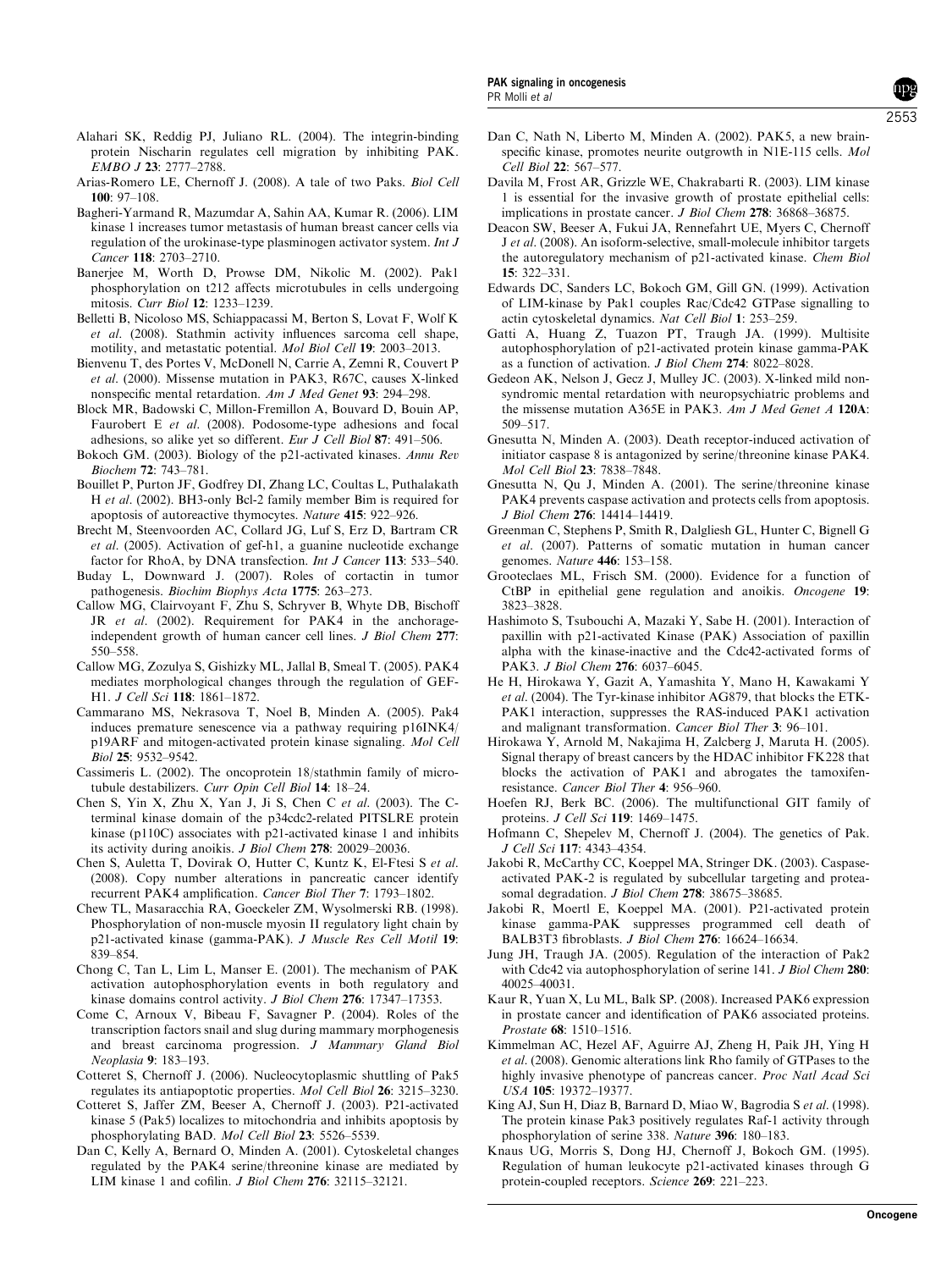- Koeppel MA, McCarthy CC, Moertl E, Jakobi R. (2004). Identification and characterization of PS-GAP as a novel regulator of caspase-activated PAK-2. J Biol Chem 279: 53653–53664.
- Koh CG, Tan EJ, Manser E, Lim L. (2002). The p21-activated kinase PAK is negatively regulated by POPX1 and POPX2, a pair of serine/threonine phosphatases of the PP2C family. Curr Biol 12: 317–321.
- Kreis P, Rousseau V, Thévenot E, Combeau G, Barnier JV. (2008). The four mammalian splice variants encoded by the p21-activated kinase 3 gene have different biological properties. J Neurochem 106: 1184–1197.
- Krendel M, Zenke FT, Bokoch GM. (2002). Nucleotide exchange factor GEF-H1 mediates cross-talk between microtubules and the actin cytoskeleton. Nat Cell Biol 4: 294–301.
- Kumar R, Gururaj AE, Barnes CJ. (2006). P21-activated kinases in cancer. Nat Rev Cancer 6: 459–471.
- Lee SR, Ramos SM, Ko A, Masiello D, Swanson KD, Lu ML et al. (2002). AR and ER interaction with a p21-activated kinase (PAK6). Mol Endocrinol 16: 85–99.
- Lei M, Lu W, Meng W, Parrini MC, Eck MJ, Mayer BJ et al. (2000). Structure of PAK1 in an autoinhibited conformation reveals a multistage activation switch. Cell 102: 387–397.
- Li F, Adam L, Vadlamudi RK, Zhou H, Sen S, Chernoff J et al. (2002). P21-activated kinase 1 interacts with and phosphorylates histone H3 in breast cancer cells. *EMBO Rep* 3: 767–773.
- Li X, Minden A. (2003). Targeted disruption of the gene for the PAK5 kinase in mice. Mol Cell Biol 23: 7134–7142.
- Ling J, Morley SJ, Traugh JA. (2005). Inhibition of cap-dependent translation via phosphorylation of eIF4G by protein kinase Pak2. EMBO J 24: 4094–4105.
- Lua BL, Low BC. (2005). Cortactin phosphorylation as a switch for actin cytoskeletal network and cell dynamics control. FEBS Lett 579: 577–585.
- Manser E, Huang HY, Loo TH, Chen XQ, Dong JM, Leung T et al. (1997). Expression of constitutively active alpha-PAK reveals effects of the kinase on actin and focal complexes. Mol Cell Biol 17: 1129–1143.
- Manser E, Leung T, Salihuddin H, Zhao ZS, Lim L. (1994). A brain serine/threonine protein kinase activated by Cdc42 and Rac1. Nature 367: 40–46.
- Maroto B, Ye MB, von Lohneysen K, Schnelzer A, Knaus UG. (2008). P21-activated kinase is required for mitotic progression and regulates Plk1. Oncogene 27: 4900–4908.
- Mazumdar A, Kumar R. (2003). Estrogen regulation of Pak1 and FKHR pathways in breast cancer cells. FEBS Lett 535: 6–10.
- Meng J, Meng Y, Hanna A, Janus C, Jia Z. (2005). Abnormal longlasting synaptic plasticity and cognition in mice lacking the mental retardation gene Pak3. J Neurosci 25: 6641–6650.
- Meng Q, Rayala SK, Gururaj AE, Talukder AH, O'Malley BW, Kumar R. (2007). Signaling-dependent and coordinated regulation of transcription, splicing, and translation resides in a single coregulator, PCBP1. Proc Natl Acad Sci USA 104: 5866–5871.
- Misra UK, Deedwania R, Pizzo SV. (2005). Binding of activated alpha 2-macroglobulin to its cell surface receptor GRP78 in 1-LN prostate cancer cells regulates PAK-2-dependent activation of LIMK. J Biol Chem 280: 26278–26286.
- Morita T, Mayanagi T, Yoshio T, Sobue K. (2007). Changes in the balance between caldesmon regulated by p21-activated kinases and the Arp2/3 complex govern podosome formation. J Biol Chem 282: 8454–8463.
- Nheu T, He H, Hirokawa Y, Walker F, Wood J, Maruta H. (2004). PAK is essential for RAS-induced upregulation of cyclin D1 during the G1 to S transition. Cell Cycle 3: 71–74.
- Pandey A, Dan I, Kristiansen TZ, Watanabe NM, Voldby J, Kajikawa E et al. (2002). Cloning and characterization of PAK5, a novel member of mammalian p21-activated kinase-II subfamily that is predominantly expressed in brain. Oncogene 21: 3939–3948.
- Parsons DW, Wang TL, Samuels Y, Bardelli A, Cummins JM, DeLong L et al. (2005). Colorectal cancer: mutations in a signalling pathway. Nature 436: 792.
- Pirruccello M, Sondermann H, Pelton JG, Pellicena P, Hoelz A, Chernoff J et al. (2006). A dimeric kinase assembly underlying autophosphorylation in the p21 activated kinases. J Mol Biol 361: 312–326.
- Puthalakath H, Huang DC, O'Reilly LA, King SM, Strasser A. (1999). The proapoptotic activity of the Bcl-2 family member Bim is regulated by interaction with the dynein motor complex. Mol Cell 3: 287–296.
- Qu J, Cammarano MS, Shi Q, Ha KC, De Lanerolle P, Minden A. (2001). Activated PAK4 regulates cell adhesion and anchorageindependent growth. Mol Cell Biol 21: 3523–3533.
- Qu J, Li X, Novitch BG, Zheng Y, Kohn M, Xie JM et al. (2003). PAK4 kinase is essential for embryonic viability and for proper neuronal development. Mol Cell Biol 23: 7122–7133.
- Rayala SK, Talukder AH, Balasenthil S, Tharakan R, Barnes CJ, Wang RA et al. (2006). P21-activated kinase 1 regulation of estrogen receptor-alpha activation involves serine 305 activation linked with serine 118 phosphorylation. Cancer Res 66: 1694–1701.
- Roig J, Traugh JA. (1999). P21-activated protein kinase gamma-PAK is activated by ionizing radiation and other DNA-damaging agents Similarities and differences to alpha-PAK. J Biol Chem 274: 31119–31122.
- Rousseau V, Goupille O, Morin N, Barnier JV. (2003). A new constitutively active brain PAK3 isoform displays modified specificities toward Rac and Cdc42 GTPases. J Biol Chem 278: 3912–3920.
- Schatten H. (2008). The mammalian centrosome and its functional significance. Histochem Cell Biol 129: 667-686.
- Schurmann A, Mooney AF, Sanders LC, Sells MA, Wang HG, Reed JC et al. (2000). P21-activated kinase 1 phosphorylates the death agonist bad and protects cells from apoptosis. Mol Cell Biol 20: 453–461.
- Sells MA, Knaus UG, Bagrodia S, Ambrose DM, Bokoch GM, Chernoff J. (1997). Human p21-activated kinase (Pak1) regulates actin organization in mammalian cells. Curr Biol 7: 202–210.
- Settleman J. (2007). PAK-in' up cGMP for the move. Cell 128: 237–238.
- Singh RR, Song C, Yang Z, Kumar R. (2005). Nuclear localization and chromatin targets of p21-activated kinase 1. J Biol Chem 280: 18130–18137.
- Thiel DA, Reeder MK, Pfaff A, Coleman TR, Sells MA, Chernoff J. (2002). Cell cycle-regulated phosphorylation of p21-activated kinase 1. Curr Biol 12: 1227–1232.
- Timm T, Matenia D, Li XY, Griesshaber B, Mandelkow EM. (2006). Signaling from MARK to tau: regulation, cytoskeletal crosstalk, and pathological phosphorylation. Neurodegener Dis 3: 207–217.
- Totsukawa G, Wu Y, Sasaki Y, Hartshorne DJ, Yamakita Y, Yamashiro S et al. (2004). Distinct roles of MLCK and ROCK in the regulation of membrane protrusions and focal adhesion dynamics during cell migration of fibroblasts. J Cell Biol 164: 427–439.
- Turner CE. (2000). Paxillin interactions. J Cell Sci 113: 4139–4140.
- Vadlamudi RK, Adam L, Wang RA, Mandal M, Nguyen D, Sahin A et al. (2000). Regulatable expression of p21-activated kinase-1 promotes anchorage-independent growth and abnormal organization of mitotic spindles in human epithelial breast cancer cells. J Biol Chem 275: 36238–36244.
- Vadlamudi RK, Bagheri-Yarmand R, Yang Z, Balasenthil S, Nguyen D, Sahin AA et al. (2004a). Dynein light chain 1, a p21-activated kinase 1-interacting substrate, promotes cancerous phenotypes. Cancer Cell 5: 575–585.
- Vadlamudi RK, Barnes CJ, Rayala S, Li F, Balasenthil S, Marcus S et al. (2005). P 21-activated kinase 1 regulates microtubule dynamics by phosphorylating tubulin cofactor B. Mol Cell Biol 25: 3726–3736.
- Vadlamudi RK, Li F, Adam L, Nguyen D, Ohta Y, Stossel TP et al. (2002). Filamin is essential in actin cytoskeletal assembly mediated by p21-activated kinase 1. Nat Cell Biol 4: 681–690.
- Vadlamudi RK, Li F, Barnes CJ, Bagheri-Yarmand R, Kumar R. (2004b). P41-Arc subunit of human Arp2/3 complex is a p21 activated kinase-1-interacting substrate. EMBO Rep 5: 154–160.

2554